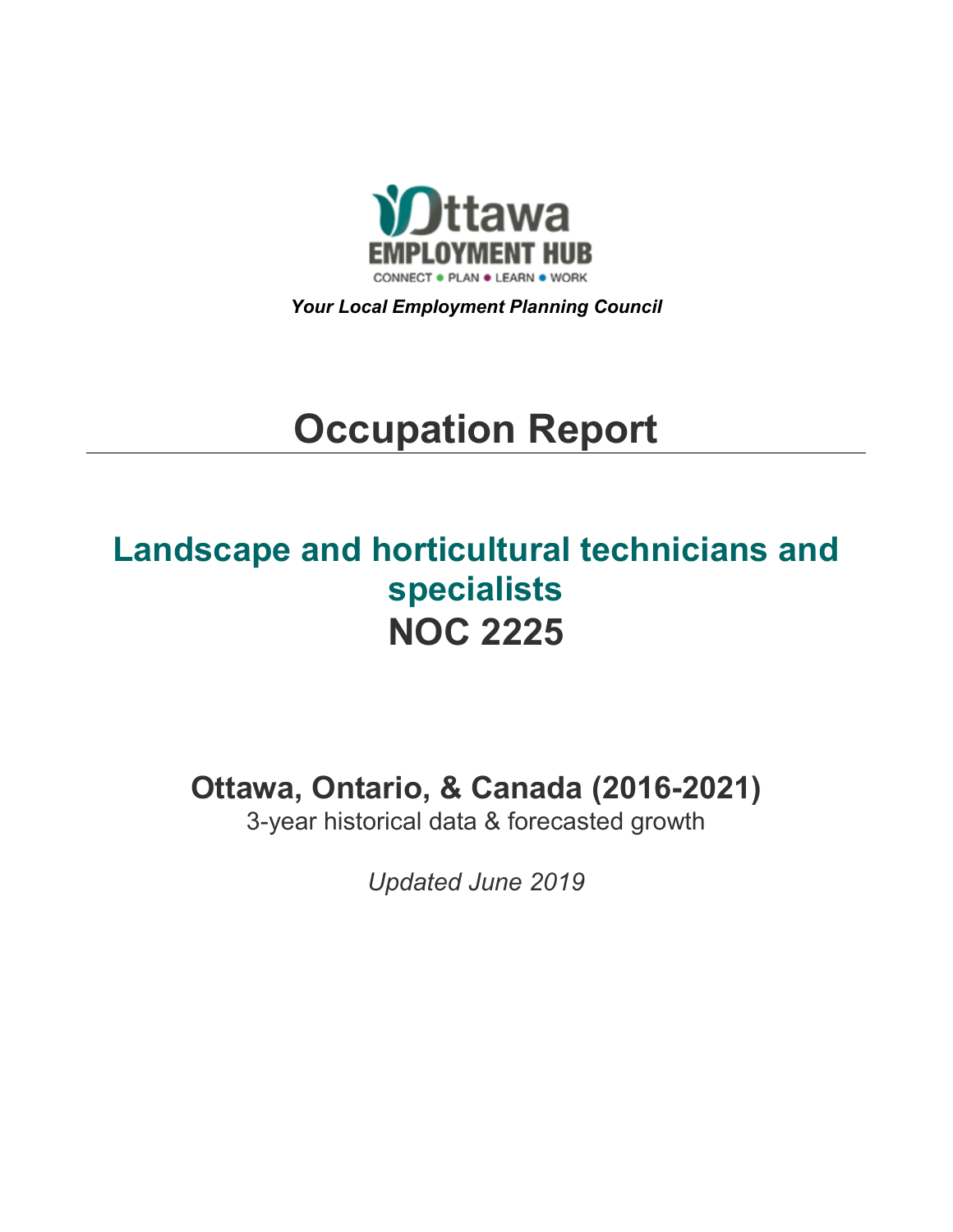

| Landscape and horticultural technicians and specialists |                                                                               | <b>Ottawa Outlook</b> |  |
|---------------------------------------------------------|-------------------------------------------------------------------------------|-----------------------|--|
| <b>NOC 2225</b>                                         | Limited $\bigstar$ Fair $\bigstar \bigstar$ Good $\bigstar \bigstar \bigstar$ |                       |  |
|                                                         | Based on past and forecasted growth.                                          |                       |  |

## **A Local Snapshot**

- Employment in this occupation **increased in Ottawa from 2016 to 2018** (**2.0%**); it is forecast to **increase an additional 6.8%** over the next three years.
- **8.0%** were **unemployed in Ottawa in 2016; 97 (20.7%)** of those in this occupation were **self-employed**.
- **Median hourly wage** for this occupation was **\$22.41**.
- **43.1%** of the 2018 jobs were in the **Services to buildings and dwellings** industry sector.
- Ottawa has a **lower share of this occupation** than the nation.
- **Provincially**, this occupation showed an increase from 2016 to 2018 (**7.9%**); it is expected to increase again over the next three years (**8.5%**).
- In contrast to Ottawa Employment Hub's forecast ranking for this occupation, *Canada Job Bank*  forecasted **fair** employment potential for this occupation in Ottawa from 2018-2020.

## **Overview**

| <b>Ottawa Jobs (2018)</b>          |         | <b>469</b> (21% self-employed = 97) |      |  |  |
|------------------------------------|---------|-------------------------------------|------|--|--|
| 2016 Ottawa Unemployment Rate      | $8.0\%$ | Ontario                             | 5.3% |  |  |
| Location Quotient to Nation (2018) | 0.80    |                                     |      |  |  |
| Change in Jobs (2016 - 2018)       | $2.0\%$ | $(2018 - 2021)$ 6.8%                |      |  |  |

*NOTE: Location quotient (LQ) is a way of quantifying how concentrated a particular occupation is in a region compared to the nation or province. A quotient of 1.00 means Ottawa has the same share of the occupation as the nation/province. A quotient higher than 1.00 means Ottawa has a greater share, and lower than 1.00 means Ottawa's share is lower than the average.*

## **OTTAWA | Percentile Earnings** *(not including self-employed)*

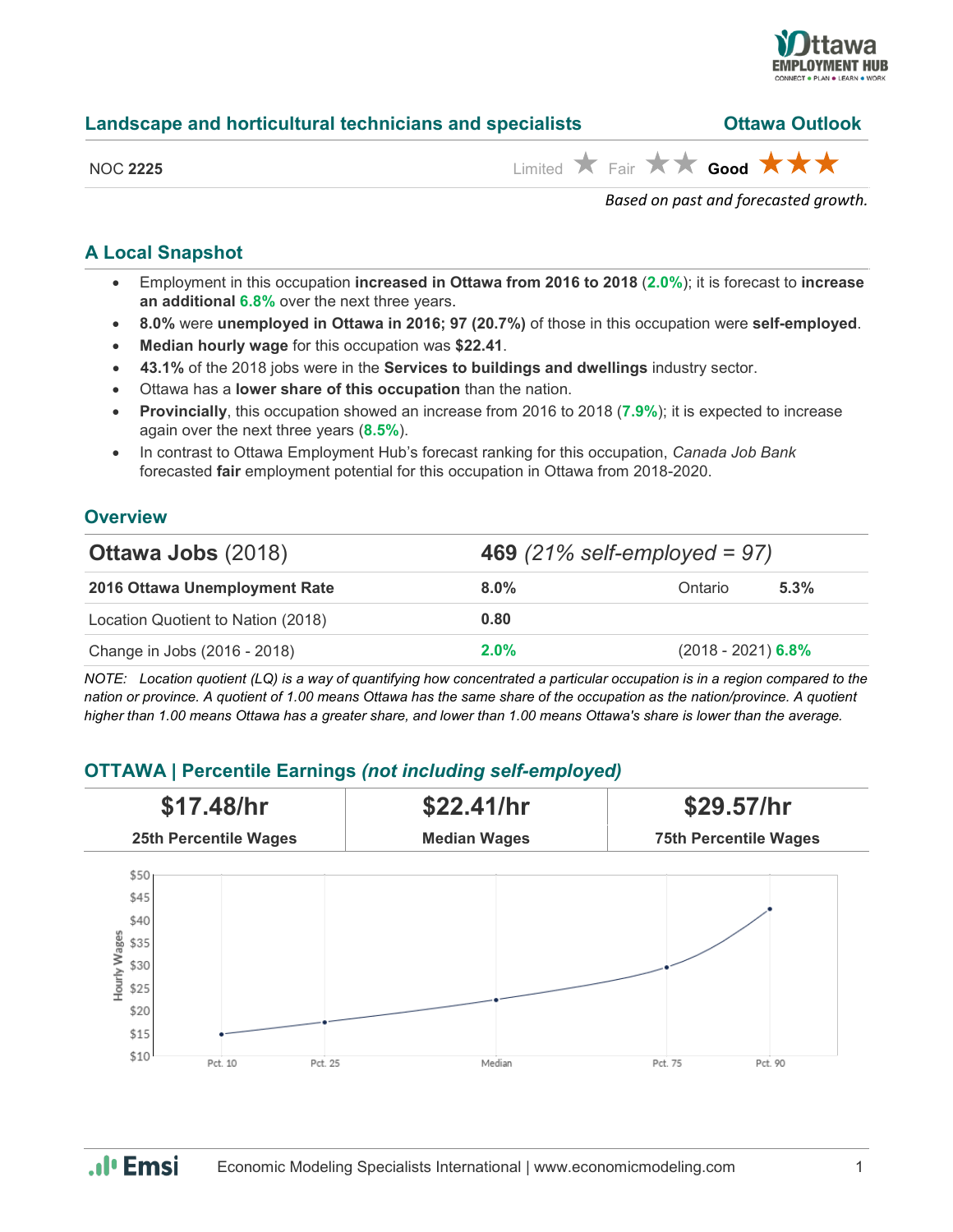

## **Ottawa | Growth**

| 460              | 501              |                    | 8.9%                 |
|------------------|------------------|--------------------|----------------------|
| <b>2016 Jobs</b> | <b>2021 Jobs</b> | Change (2016-2021) | % Change (2016-2021) |

## **Regional Trends**



|             | <b>Region</b> |               | <b>2016 Jobs</b> | 2021 Jobs      | Change | % Change |
|-------------|---------------|---------------|------------------|----------------|--------|----------|
| $\bullet$   | Ottawa        |               | 460              | 501            | 41     | 8.9%     |
| $\bullet$   | Ontario       |               | 5,953            | 6,972          | 1,019  | 17.1%    |
| $\bullet$   | Canada        |               | 15,854           | 20,208         | 4,354  | 27.5%    |
|             |               | <b>Ottawa</b> |                  | <b>Ontario</b> |        | Canada   |
| 2016 Jobs   |               | 460           |                  | 5,953          |        | 15,854   |
| 2017 Jobs   |               | 463           |                  | 6,490          |        | 17,465   |
| 2018 Jobs   |               | 469           |                  | 6,426          |        | 18,350   |
| $2019$ Jobs |               | 480           |                  | 6,626          |        | 19,039   |
| 2020 Jobs   |               | 491           |                  | 6,809          |        | 19,658   |
| 2021 Jobs   |               | 501           |                  | 6,972          |        | 20,208   |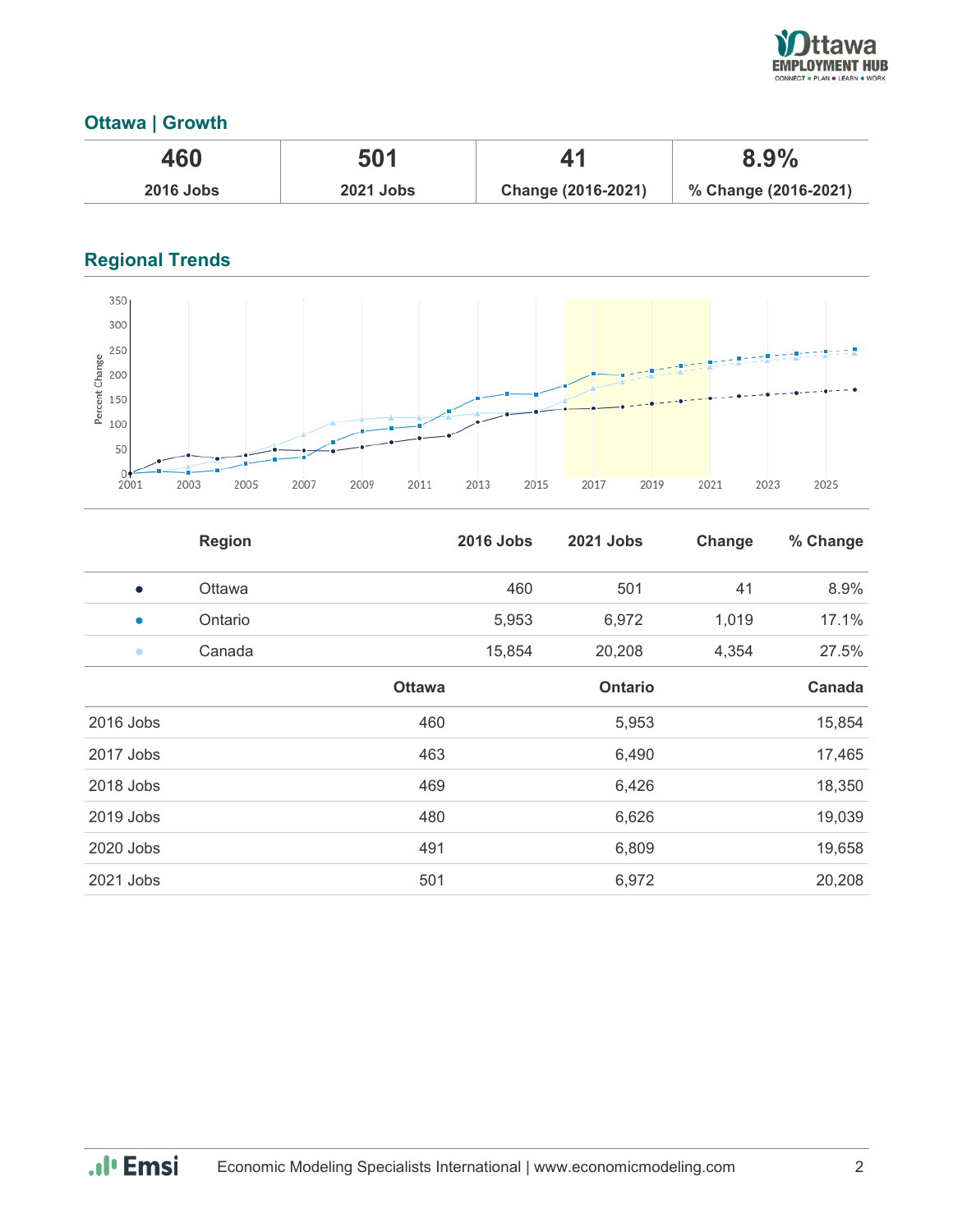

## **Ottawa | Industries Employing this Occupation**

| <b>Industry</b>                                     | Occupation<br>Jobs in<br><b>Industry</b><br>(2018) | $%$ of<br><b>Occupation</b><br>in Industry<br>(2018) | % of Total<br>Jobs in<br><b>Industry</b><br>(2018) |
|-----------------------------------------------------|----------------------------------------------------|------------------------------------------------------|----------------------------------------------------|
| Services to buildings and dwellings                 | 202                                                | 43.1%                                                | 1.9%                                               |
| Local, municipal and regional public administration | 85                                                 | 18.1%                                                | 0.5%                                               |
| Other amusement and recreation industries           | 78                                                 | 16.6%                                                | $1.4\%$                                            |
| Architectural, engineering and related services     | 20                                                 | 4.3%                                                 | $0.2\%$                                            |
| Farms                                               | 15                                                 | $3.2\%$                                              | $1.0\%$                                            |

*NOTE: Inverse staffing patterns provides a table of percentages that shows how regional occupations are divided up among regional industries. For example, an inverse staffing pattern for registered nurses may show that 70% of RNs are employed by hospitals, 10% by local government (i.e., public schools), 10% by nursing homes, and 10% by offices of physicians.*

#### **Educational programs and completions in Ottawa** *(public institutions only***)**

|                 |                                                         | 24                        |  |  |
|-----------------|---------------------------------------------------------|---------------------------|--|--|
| Programs (2016) |                                                         | <b>Completions (2016)</b> |  |  |
| <b>CIP Code</b> | <b>Program</b>                                          | <b>Completions (2016)</b> |  |  |
| 01.06           | Applied horticulture/horticultural business<br>services | 24                        |  |  |

*NOTE: EMSI Analyst uses Statistics Canada's PSIS data to compile completions for postsecondary programs offered in Canada, classified by the 2016 CIP codes. 2016 data includes those who graduated in spring 2017.*



**Job Postings by Month**

.**.**. Emsi

*NOTE: Based on newly published job postings first found between January 01, 2018 and December 31, 2018 AND location is Ottawa Census Sub-division, Vicinity Jobs.*